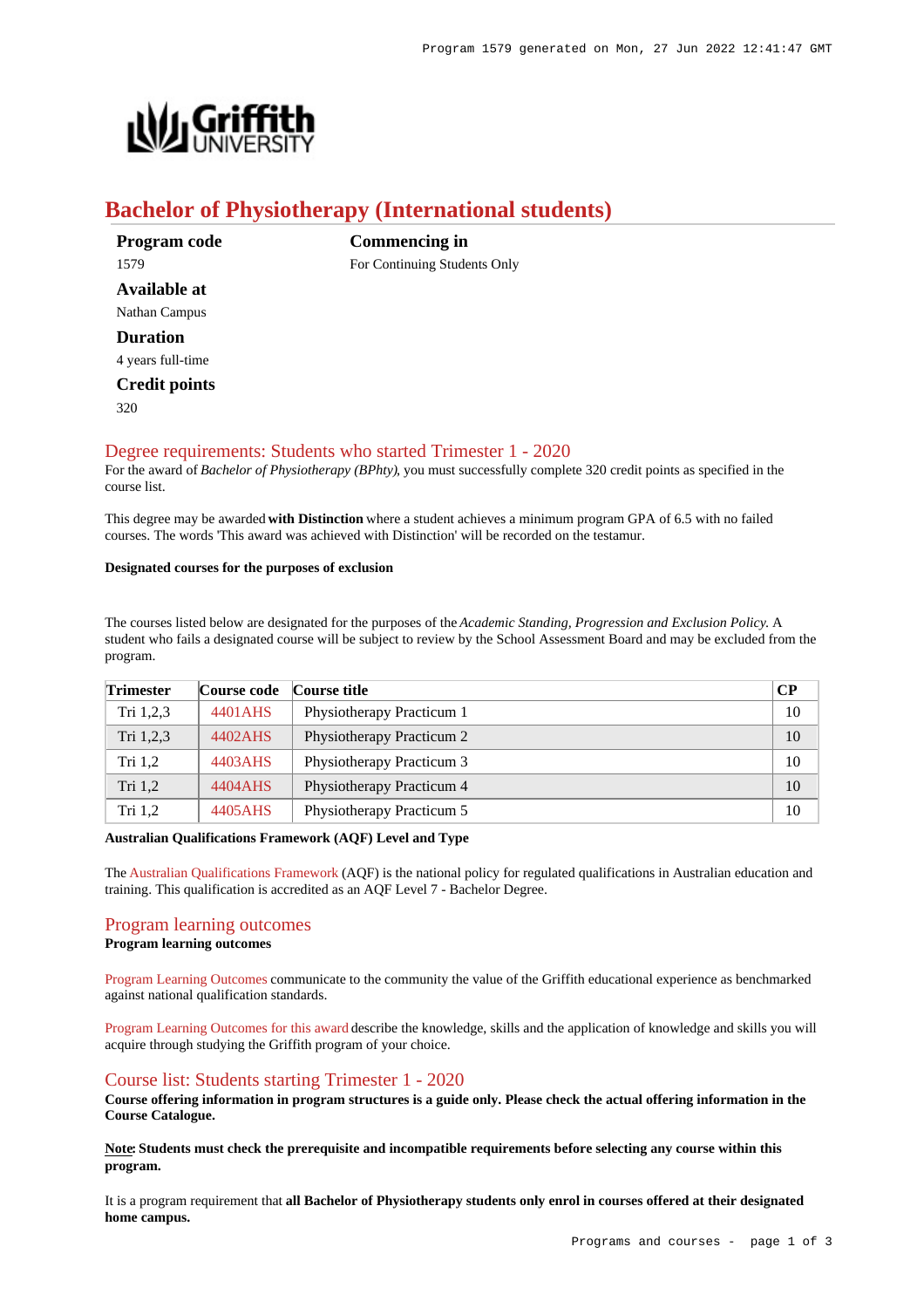## **Year 1**

| <b>Trimester</b> | <b>Course code</b> | Requirement     | Course title                                  | CР |
|------------------|--------------------|-----------------|-----------------------------------------------|----|
| Tri 1            | 1001NSC            | Core to Program | Human Biology: from Cells to Systems          | 10 |
| Tri 1            | 1016MSC            | Core to Program | Anatomy and Physiology Systems I              | 10 |
| Tri 1            | 1401AHS            | Core to Program | Physiotherapy 1                               | 10 |
| Tri 1            | 1402AHS            | Core to Program | Physiotherapy 2                               | 10 |
| Tri $2,3$        | 1002PSY            | Core to Program | Introduction to Psychology 2                  | 10 |
| Tri <sub>2</sub> | 1403AHS            | Core to Program | Physiotherapy 3                               | 10 |
| Tri 2            | 1017MSC            | Core to Program | Anatomy and Physiology Systems II             | 10 |
| Tri 2,3          | 1003PSY            | Core to Program | Research Methods and Statistics in Psychology | 10 |

You must complete the following courses:

#### **Year 2**

You must complete the following courses:

| <b>Trimester</b> | Course code | Requirement     | Course title                            | CР |
|------------------|-------------|-----------------|-----------------------------------------|----|
| Tri 1            | 2010AHS     | Core to Program | Musculoskeletal Anatomy                 | 10 |
| Tri 1            | 2012AHS     | Core to Program | <b>Integrated Systems Physiology</b>    | 10 |
| Tri 1            | 2401AHS     | Core to Program | Therapeutic Exercise for Physiotherapy  | 10 |
| Tri 1            | 2403AHS     | Core to Program | Physiotherapy 4                         | 10 |
| Tri 2            | 2010PSY     | Core to Program | <b>Health Psychology</b>                | 10 |
| Tri 2            | 2404 AHS    | Core to Program | Musculoskeletal Physiotherapy 1         | 20 |
| Tri 2            | 2011PHM     | Core to Program | Clinical Pharmacology for Allied Health | 10 |

Eligibility to progress to the [Bachelor of Physiotherapy \(Honours\) \(1590\)](https://www148.griffith.edu.au/Search/Results?SearchText=1590) after Year 2 will be determined by the Program Director and will be subject to the following criteria:

- achievement of a minimum Grade Point Average of 5.0 for all coursework at the completion of the second year of the Bachelor of Physiotherapy program and
- the suitability of the proposed dissertation topic and
- the resources available to support the candidature including availability of appropriate supervision.

**Note:** Entry is competitive and will be determined by order of academic merit and is subject to available supervisory resources.

If you do not achieve the standard necessary to progress to Honours, you will be required to remain in the Bachelor of Physiotherapy program and complete the following courses in Years 3 and 4:

## **Year 3**

You must complete the following courses:

| <b>Trimester</b> | Course code    | Requirement     | Course title                                | $\overline{\mathbf{CP}}$ |
|------------------|----------------|-----------------|---------------------------------------------|--------------------------|
| Tri 1            | <b>2805NRS</b> | Core to Program | Legal and Ethical Principles in Healthcare  | 10                       |
| Tri 1            | 3401AHS        | Core to Program | Musculoskeletal Physiotherapy 2             | 10                       |
| Tri 1            | 3407AHS        | Core to Program | Physiotherapy Across the Lifespan 1         | 10                       |
| Tri 1            | 3405AHS        | Core to Program | Neurological Physiotherapy                  | 10                       |
| Tri 2            | 3408AHS        | Core to Program | Physiotherapy Across the Lifespan 2         | 10                       |
| Tri 2            | 3403AHS        | Core to Program | Acute Care Physiotherapy                    | 10                       |
| Tri 2            | 3406AHS        | Core to Program | Clinical Reasoning and Evidence             | 10                       |
| Tri 2            | 3409AHS        | Core to Program | Integrated Case Management in Physiotherapy | 10                       |
| Tri 3            | 4401 AHS       | Core to Program | Physiotherapy Practicum 1<br>(see Note 1)   | 10                       |
| Tri 3            | 4402AHS        | Core to Program | Physiotherapy Practicum 2 (see Note 1)      | 10                       |